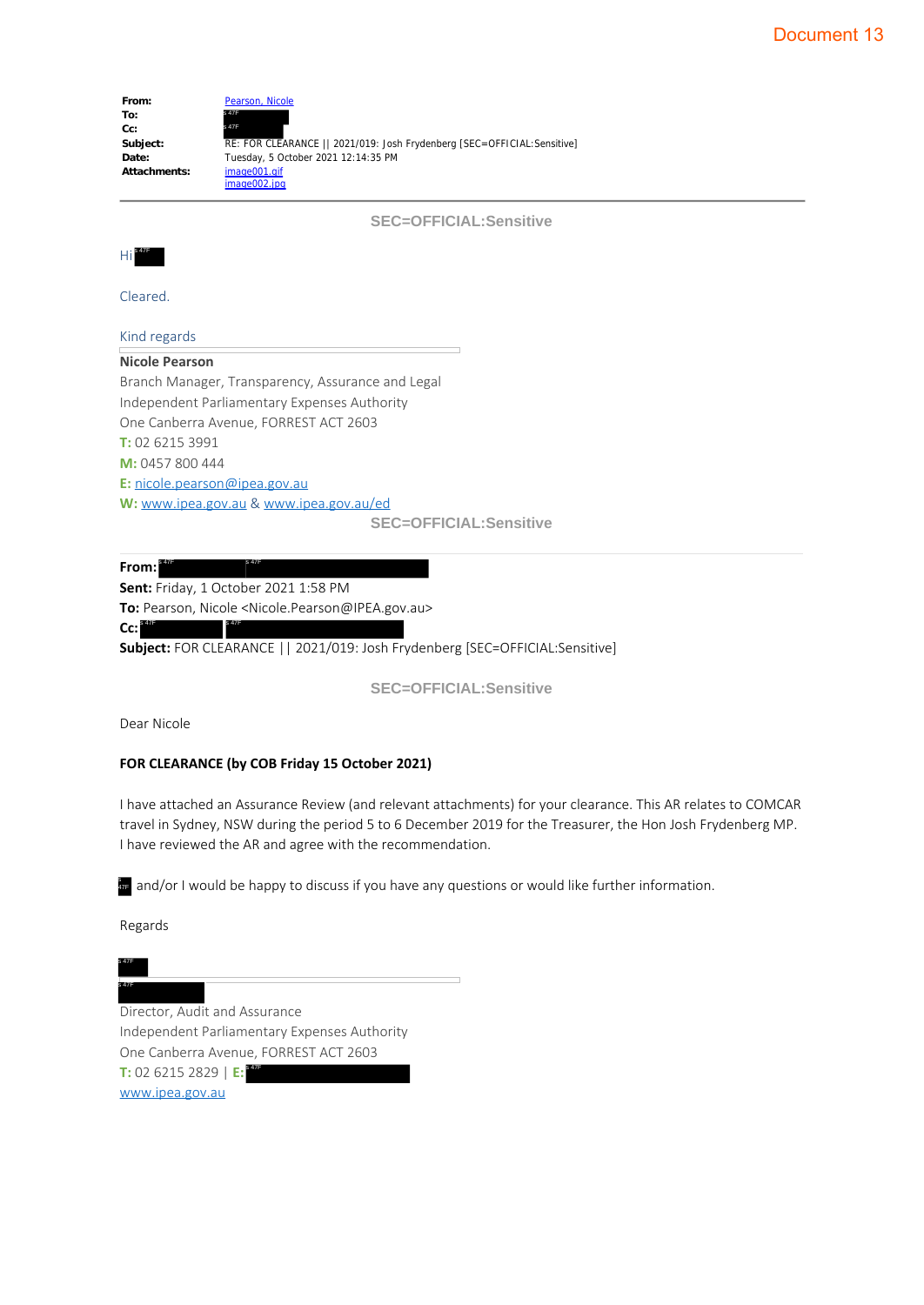cid:image002.jpg@01D4225C.C2A3B030

**SEC=OFFICIAL:Sensitive**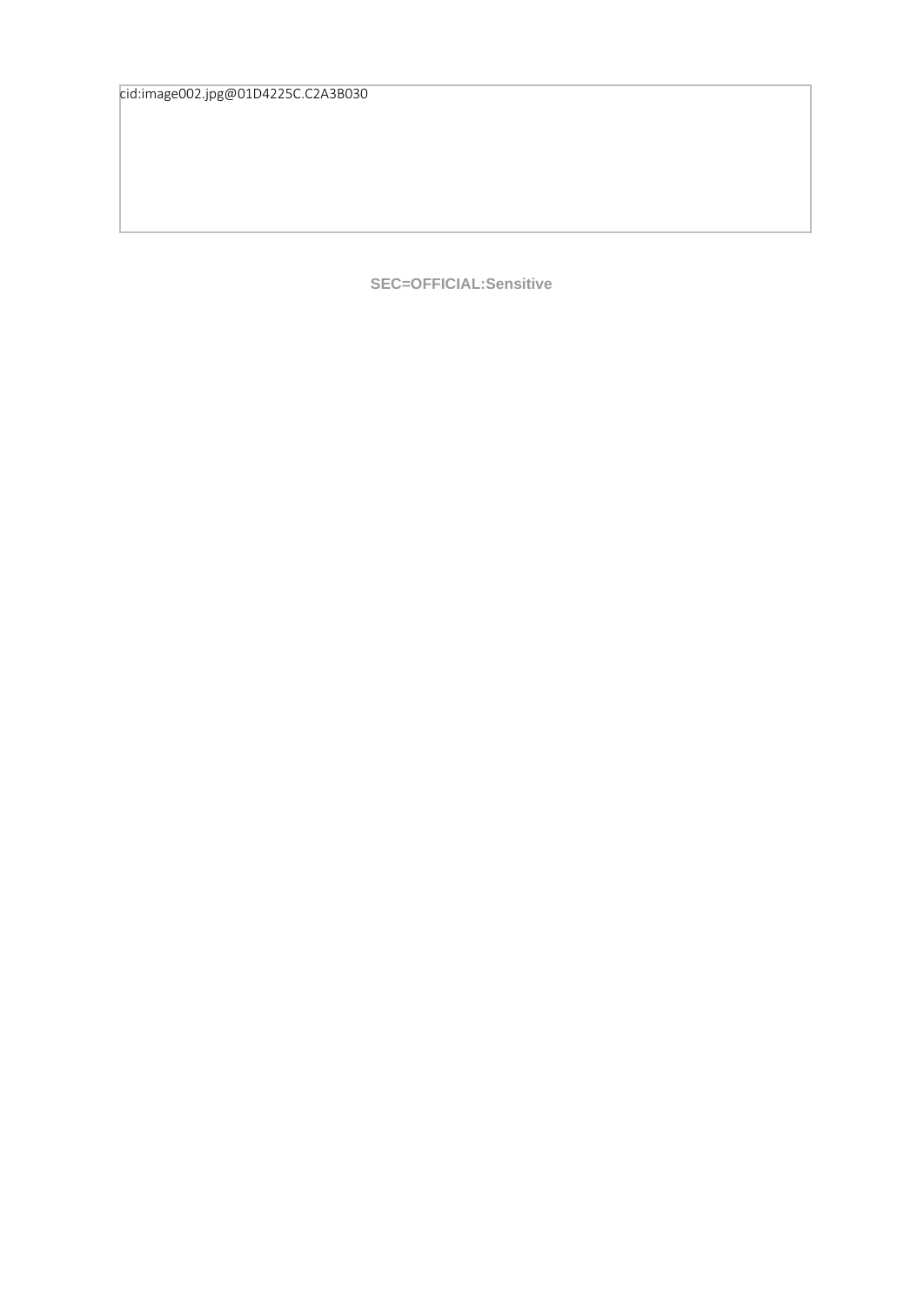### **OFFICIAL: Sensitive**



**Australian Government** 

**Independent Parliamentary Expenses Authority** 

# **ASSURANCE REVIEW MEMORANDUM – [2021/019]**

**The Hon Josh Frydenberg MP, Treasurer**: Use of work expenses to attend a Christmas Party hosted by Mr Lachlan Murdoch on 5 December 2019

### **Date: 1 October 2021 To: Nicole Pearson Branch Manager, Transparency, Assurance & Legal**

#### **RECOMMENDATION**

It is recommended that you:

i. Note the contents of this assurance review and accept the matter as closed with no further action required.

**NOTED & ACCEPTED AS CLOSED / PLEASE DISCUSS**

Date: October 2021 Nicole Pearson Branch Manager Transparency, Assurance & Legal Branch

**Prepared by: Reviewed by: Reviewed by:** 

Date: 1 October 2021 Date: 1 October 2021<br>
S 47F  $s$  47F s 47F

Assistant Director, Audit & Assurance Director, Audit & Assurance Transparency, Assurance & Legal Branch Transparency, Assurance & Legal Branch



One Canberra Avenue, Forrest ACT 2603 • Telephone 02 6215 3000 Internet www.ipea.gov.au

## **OFFICIAL: Sensitive**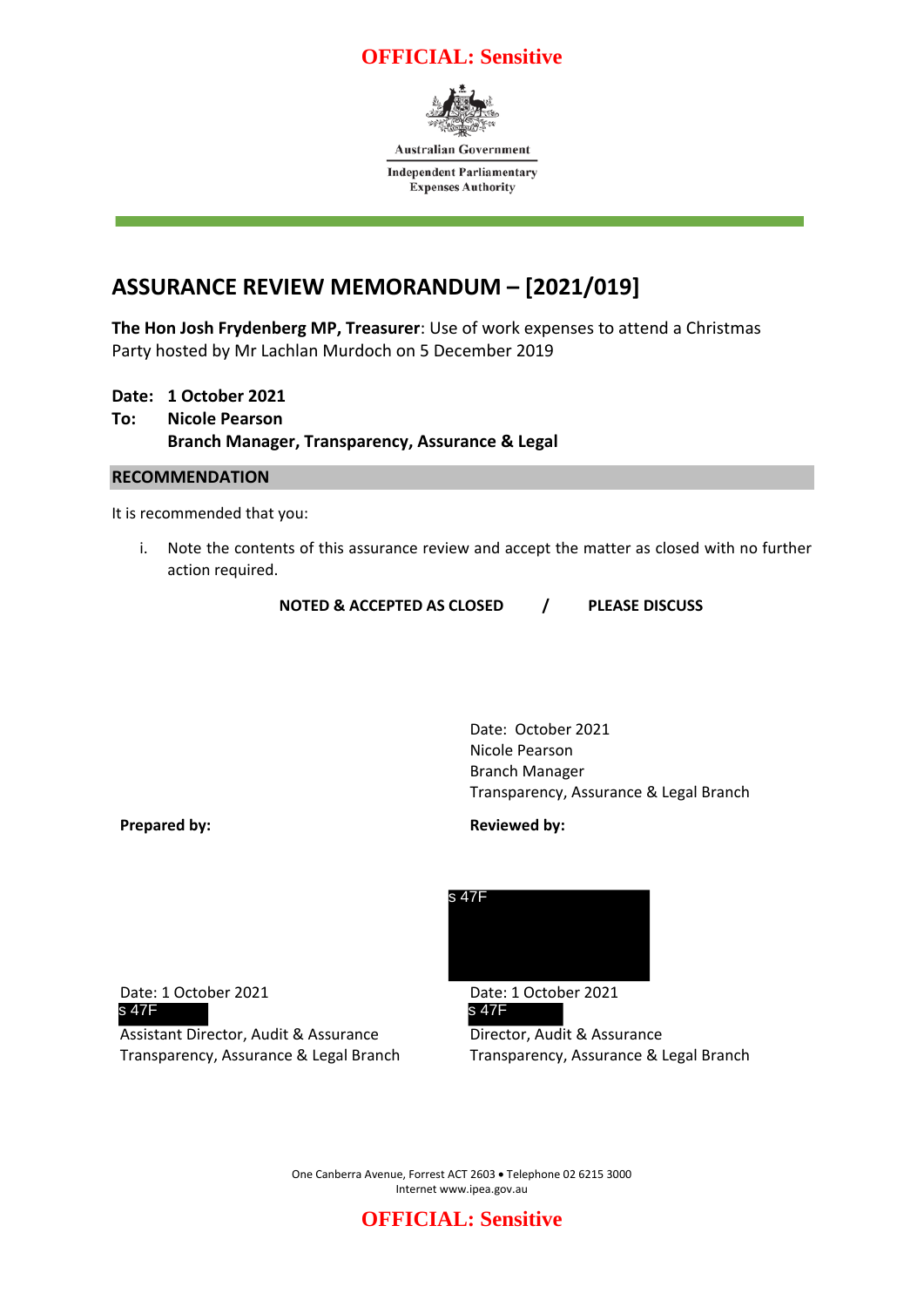#### **SCOPE**

1. The period in scope of the Assurance Review (review) is 5 and 6 December 2019 (the relevant period).

#### **PURPOSE**

2. The review aims to determine the dominant purpose of the travel that was undertaken by the Treasurer, Hon Josh Frydenberg MP, in Sydney on 5 and 6 December 2019.

#### **BACKGROUND**

- 3. On 4 December 2020, The Guardian published an article '*PM and treasurer bill taxpayers for private jet to Lachlan Murdoch's Christmas party*' (**Attachment A**).
- 4. The article reported that Mr Frydenberg used COMCAR while in Sydney on the day of the Christmas Party event.
- 5. In accordance with IPEA's protocol on dealing with misuse of parliamentary work expenses, a preliminary assessment was conducted. The assessment found that travel resources were used (COMCAR) to travel to the location of the Christmas party event on the night of 5 December 2019. An additional use of travel resources (COMCAR) was also used on 6 December 2019.
- 6. In accordance with IPEA's protocol on dealing with misuse of parliamentary work expenses, an Assurance Review into this matter commenced on 31 August 2021.

#### **LEGISLATIVE FRAMEWORK**

- 7. Relevant legislation includes:
	- *Parliamentary Business Resources Act 2017*
	- *Parliamentary Business Resources Regulations 2017*
	- *Parliamentary Business Resources (Parliamentary Business) Determination 2017*
	- *Parliamentary Business Resources (Commonwealth Transport) Determination 2017*

#### Obligations

8. The principles based legislative Framework imposes a number of obligations on parliamentarians in relation to their use of public resources. In summary, parliamentarians are personally responsible and accountable for their use of public resources. They must be prepared to publicly justify their use of public resources for conducting their parliamentary business and must act ethically and in good faith in using, and accounting for the use of, those resources. Specifically, a parliamentarian must not claim public resources unless they are claimed for the dominant purpose of conducting their parliamentary business.

#### Definitions

9. "Parliamentary business" has the meaning given by section 6 of the PBR Act. Activities that fall within the four duty streams of parliamentary business are set out in the Determination

### **OFFICIAL: Sensitive**